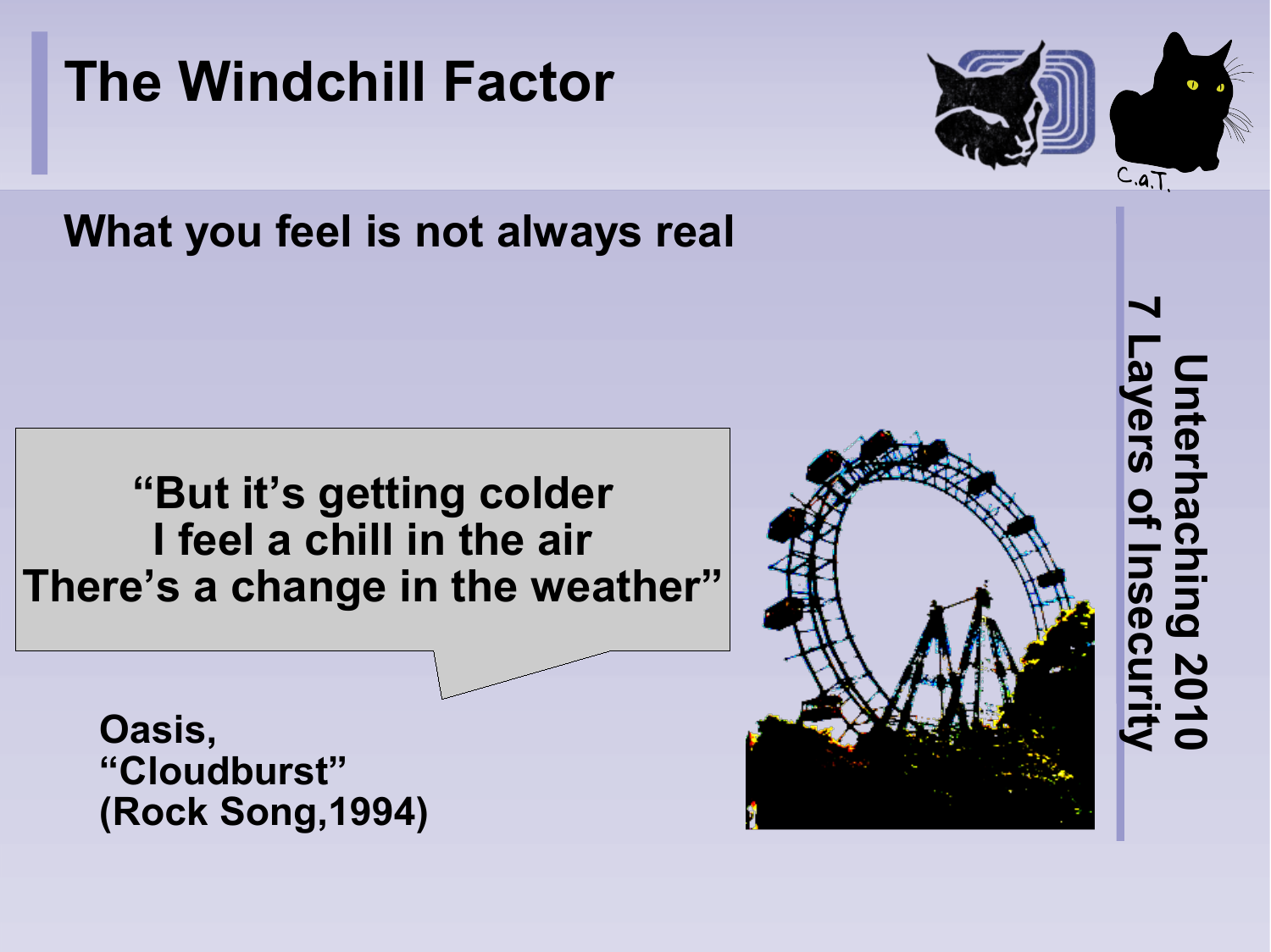## **Copyright Information**



**Some rights reserved / Einige Rechte vorbehalten**

**Michael Kafka, René Pfeiffer, Vienna, Austria**

**You may freely use, distribute and modify this work under following agreement:**

**Diese Arbeit darf frei genutzt, verbreitet und bearbeitet werden unter folgenden Bedingungen:**



**Authors must be referenced (also for modification) Autoren müssen genannt werden (auch bei Bearbeitung)**



**Only for non commercial use Nur für nichtkommerzielle Nutzung**



ccreative

**Derivative work under same licence Derivative Arbeit unter selber Lizenz**

#### **http://www.creativecommons.com**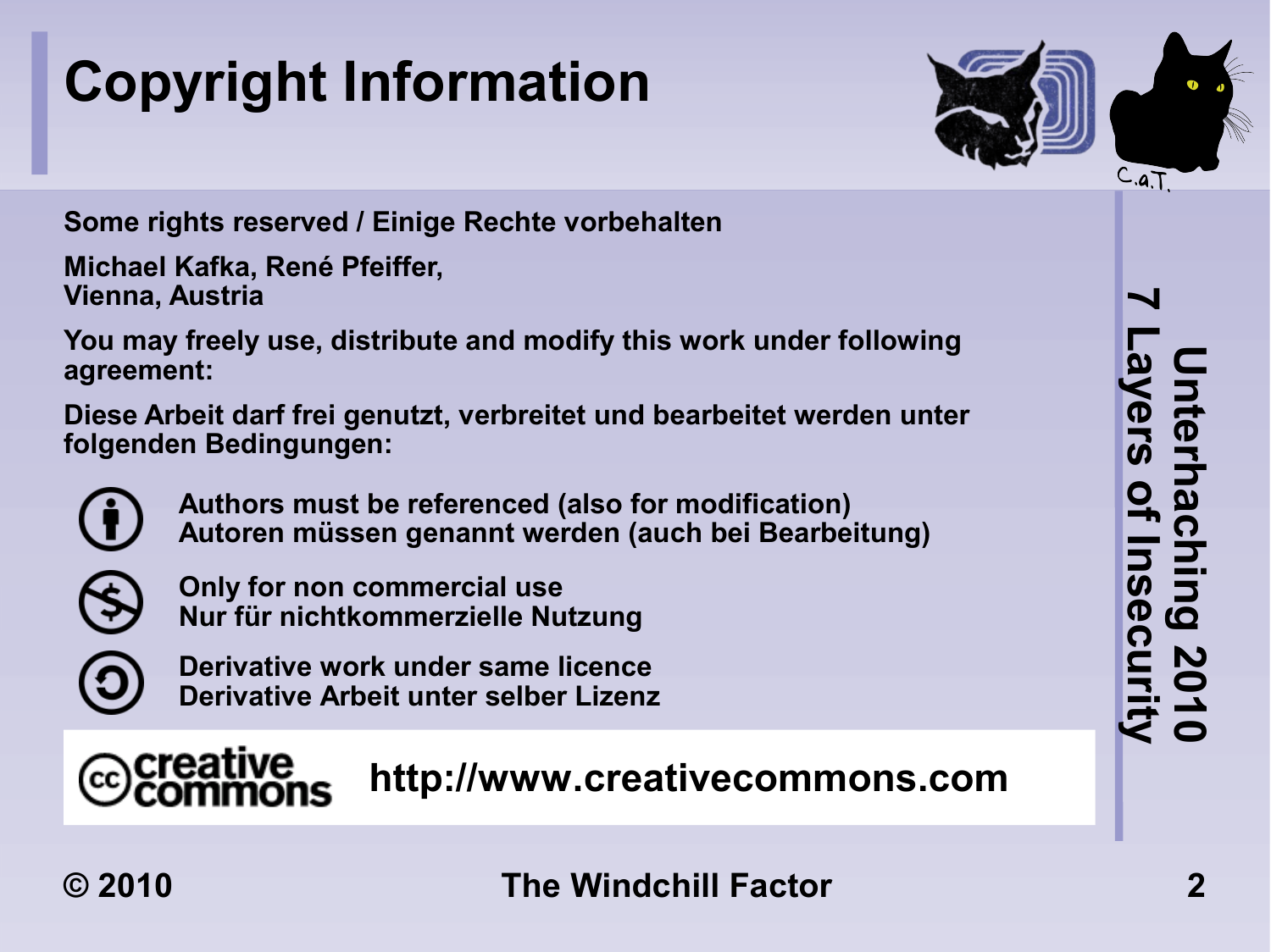

## **Trust, Belief, Fear, Doubt**

**Agenda Blind Trust Simplified Security FUD and Panic The Unknown**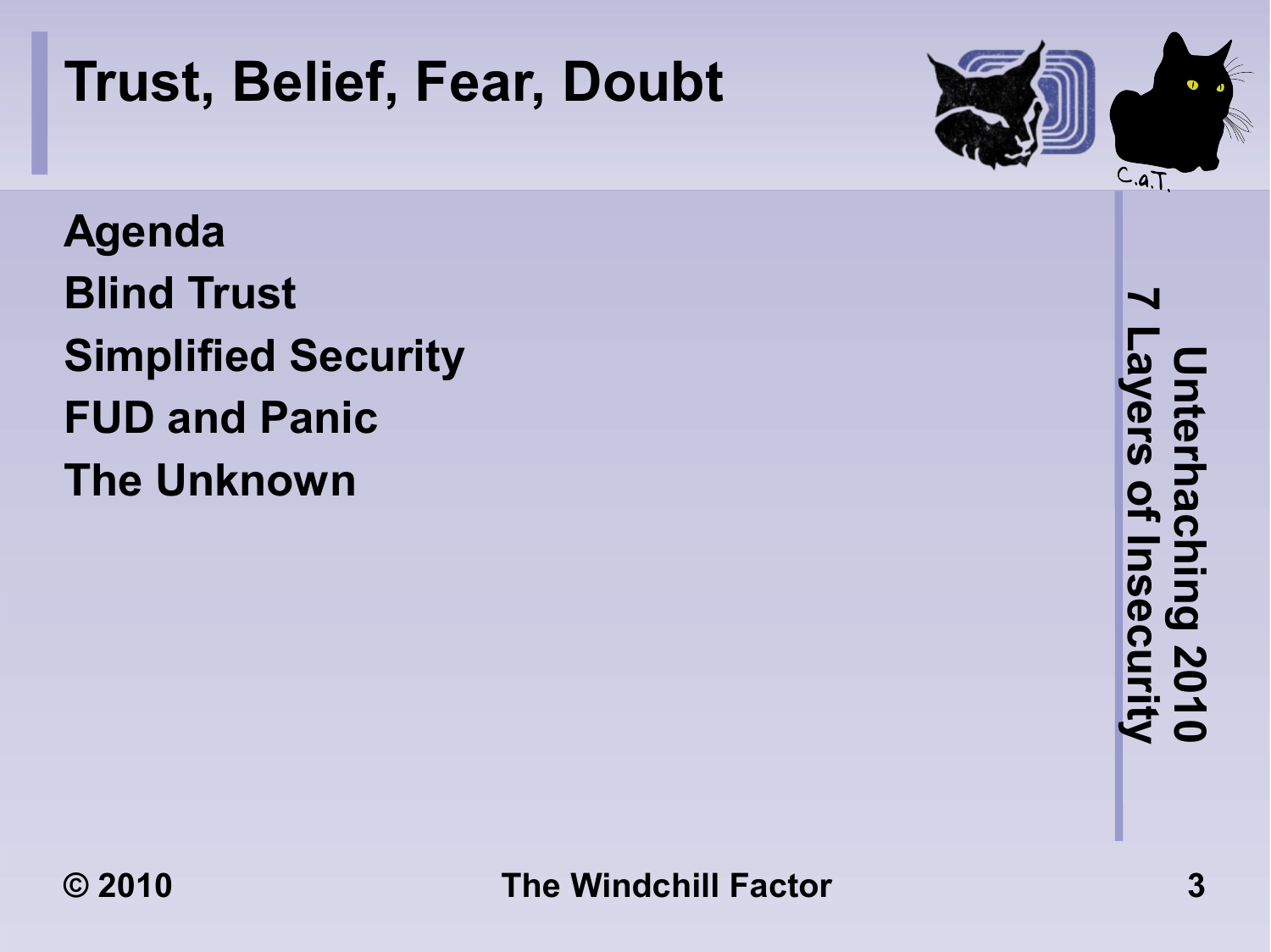**Movie, 2008 (The X-Files)**

**© 2010 The Windchill Factor 4**





#### **I have a firewall The products must be safe**

**"I Want to Believe"**



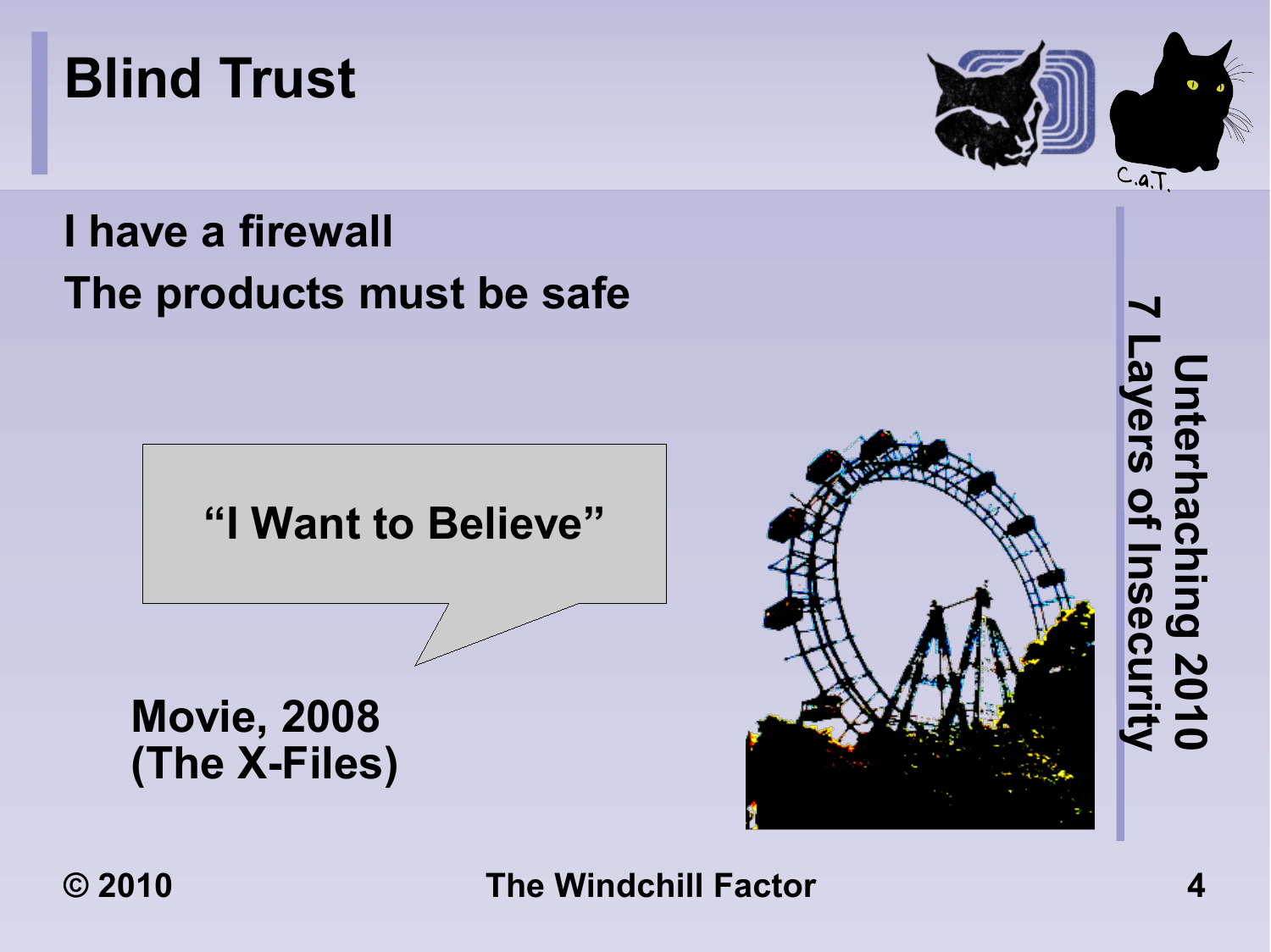## **Trust the Product**



**The Vendor must implement security You get what you pay for. Product evaluation? Software Cheap, secure, fast – pick any two. There must be some "warranty" Terms of use!**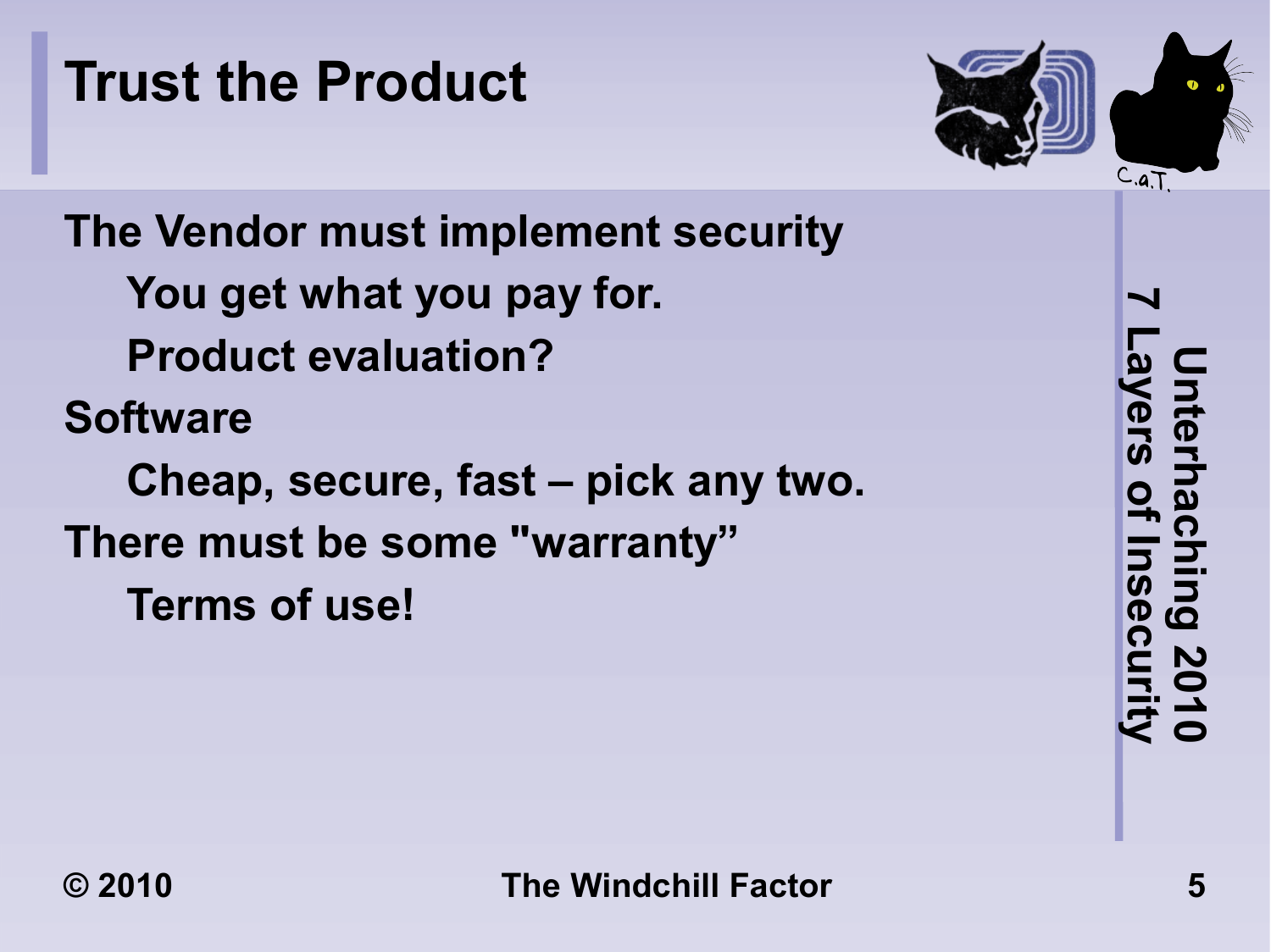### **I Have Firewall (Nothing can happen to me)**

**Understand "Firewall" Many functions Not all are implemented Have a plan What to defend against What to protect Which functions to use Evaluate: Which Product/Implementation fits**



**7 Layers of Insecurity Unterhaching 2010** Interhaching<br>Interhaching <u>၉၄</u> **2010**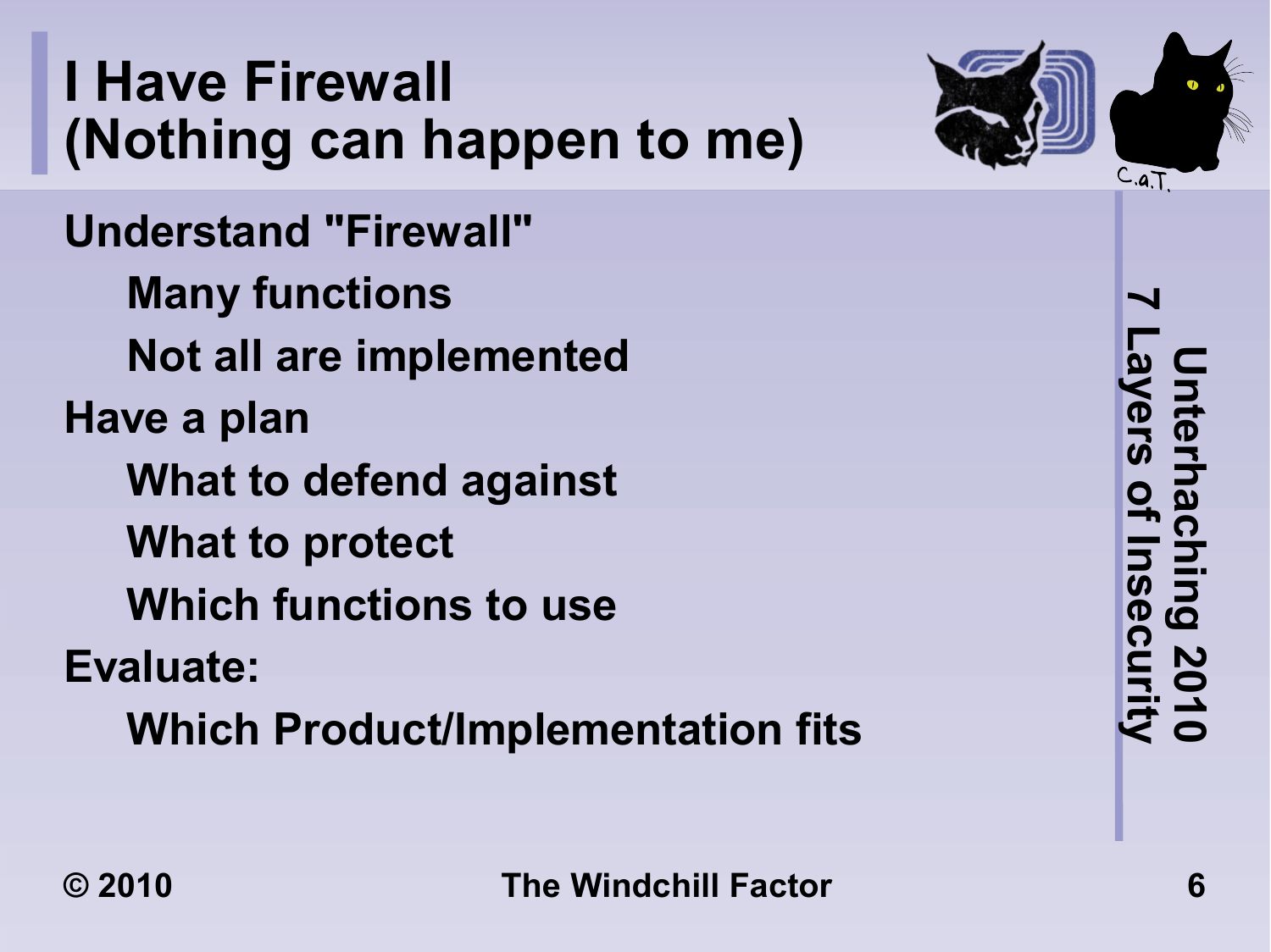## **I Have an Antivirus Solution**



**They have to detect everything But:**

**Detection rate is dropping Evolution of malware speeds up Zero-Days proliferate AV filter use default** *accept* **policy** **7 Layers of Insecurity Unterhaching 2010** nterhacl<br>vers of I lui<br>Q **OC** 2010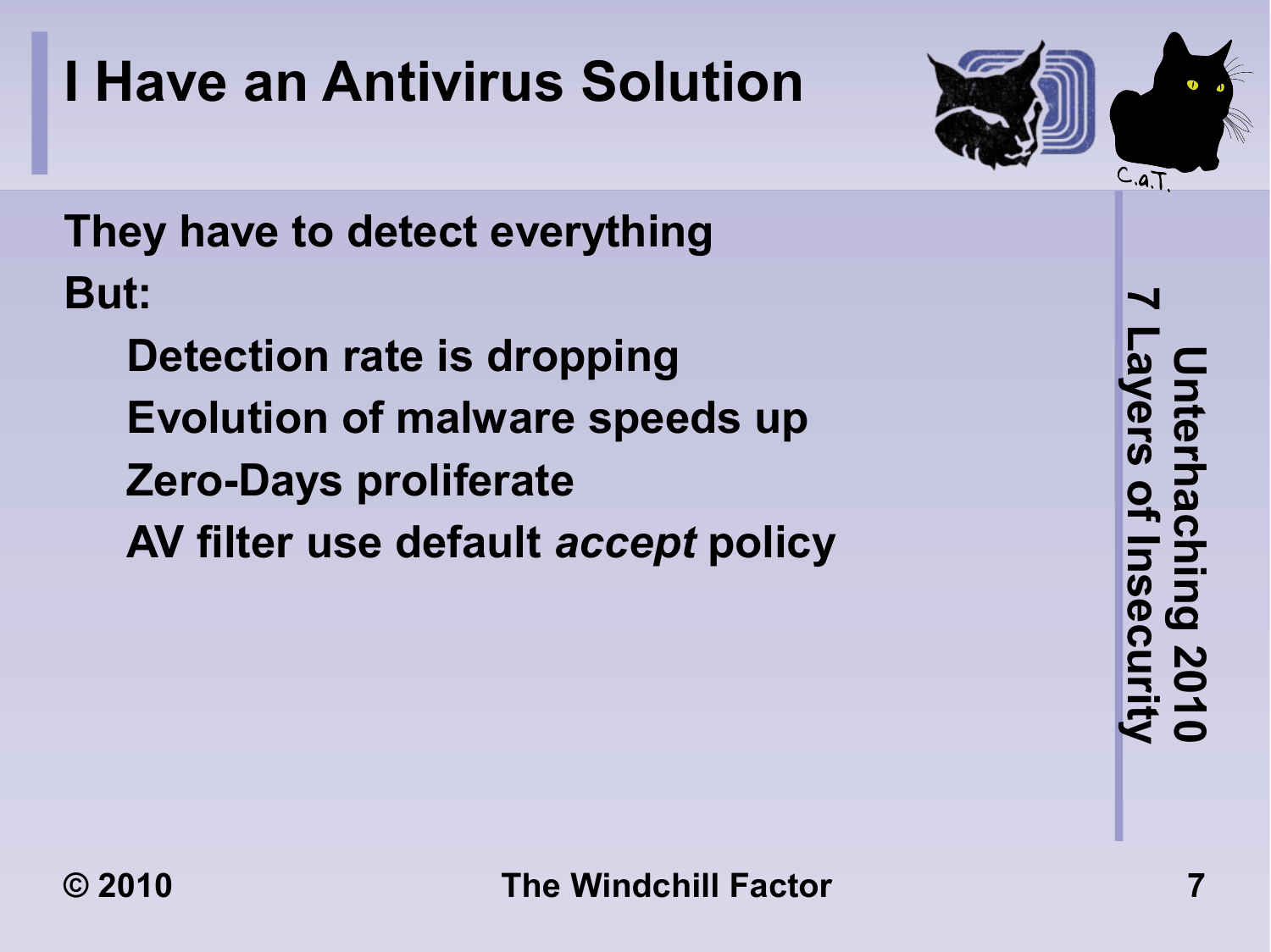## **My Proxy protects me**



**Proxies will also proxy attacks Complexer than network filters Cannot see all malicious content Can act as** *tunnel* **proxy**

**7 Layers of Insecurity Unterhaching 2010** nterhacl<br>vers of I lui<br>Q ဂ္ဂ 2010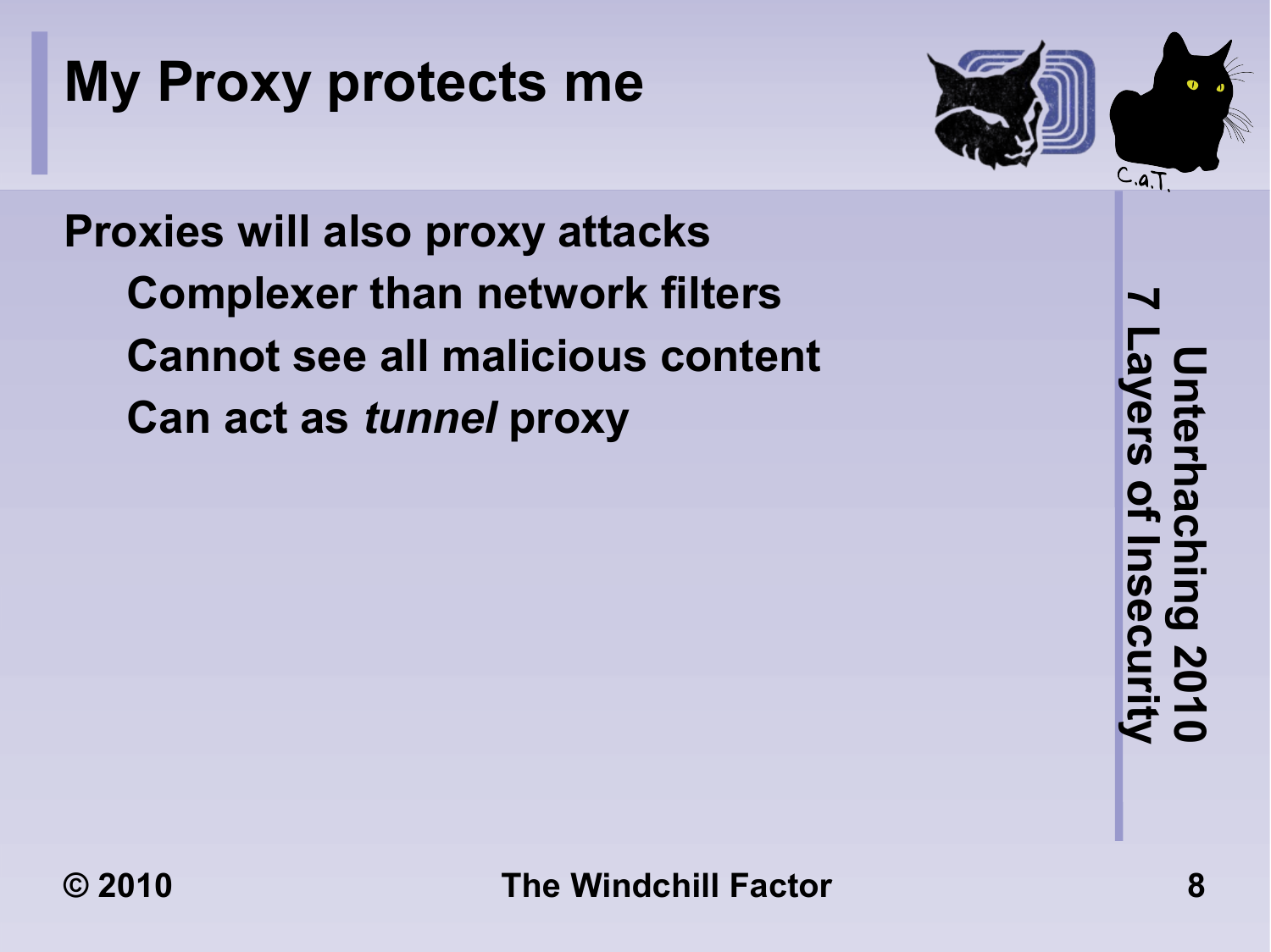#### **The Browser Tells Me that I'm Safe**

**Trust model of Certificates Attacks on Certificates Phishing and Spoofing**

**Most browsers load and execute untrusted code**



**7 Layers of Insecurity Unterhaching 2010** Interhaching<br>Interhaching **Seci** 2010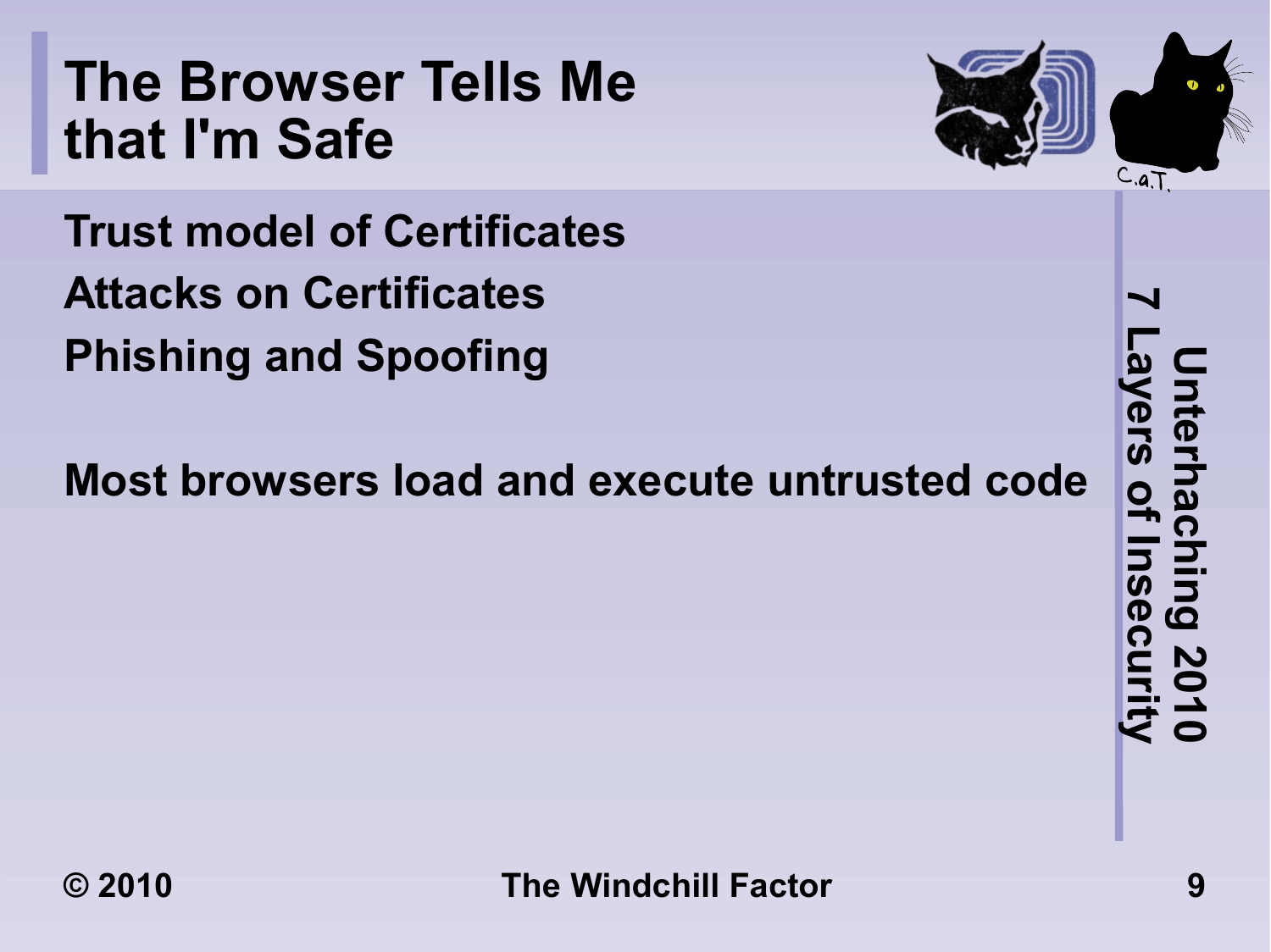**"Everything should be made as simple as possible, but not simpler."**

**Albert Einstein**

#### **Simplified Security**

#### **Click here to be safe One size fits all**

 $C.a.T$ 

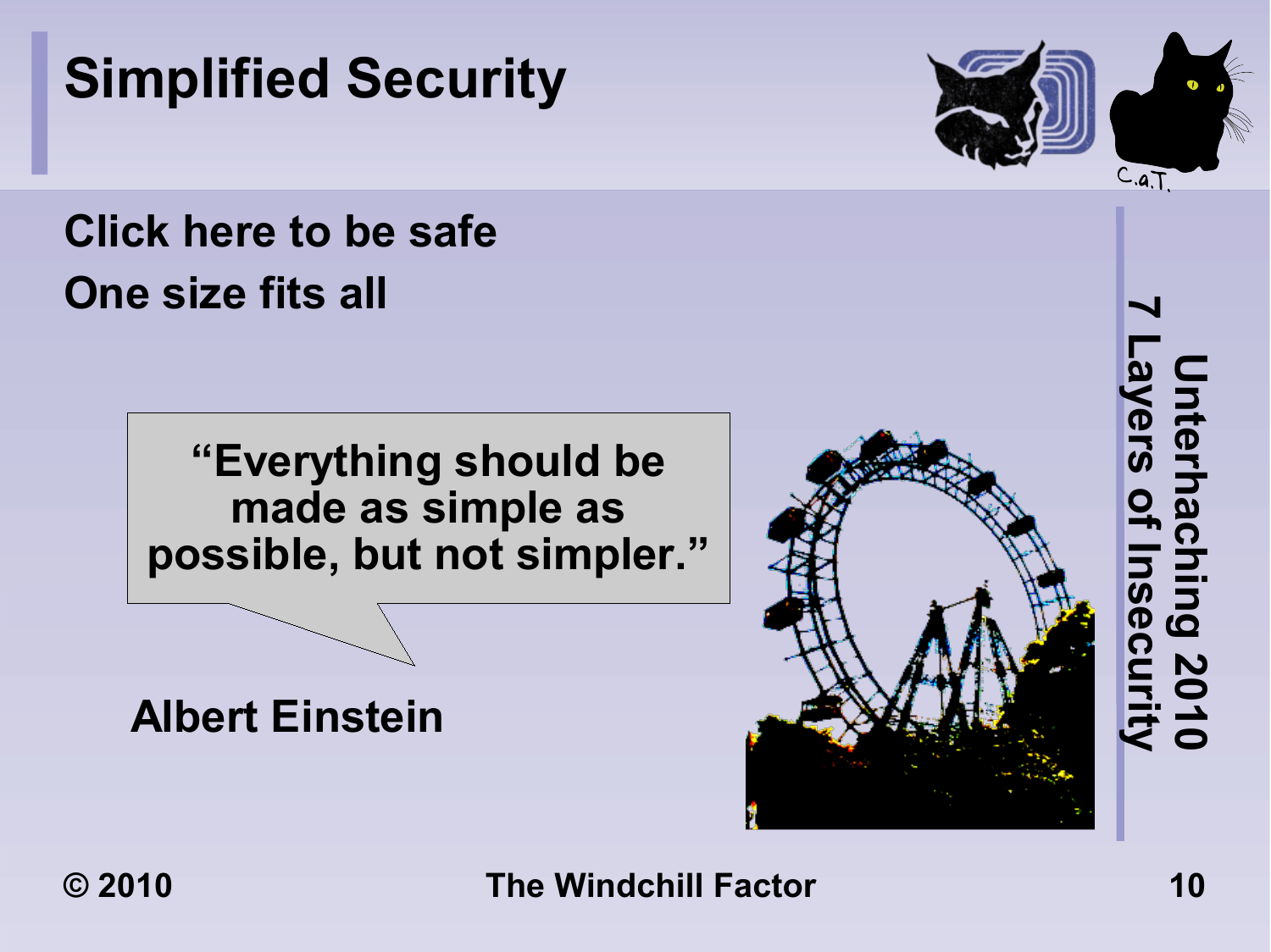



#### **Security settings hide details Trust in the vendor Single-click-security is an illusion**

**7 Layers of Insecurity Unterhaching 2010** Jnterhachi<br>Jnterhachi **Jing Seci 2010**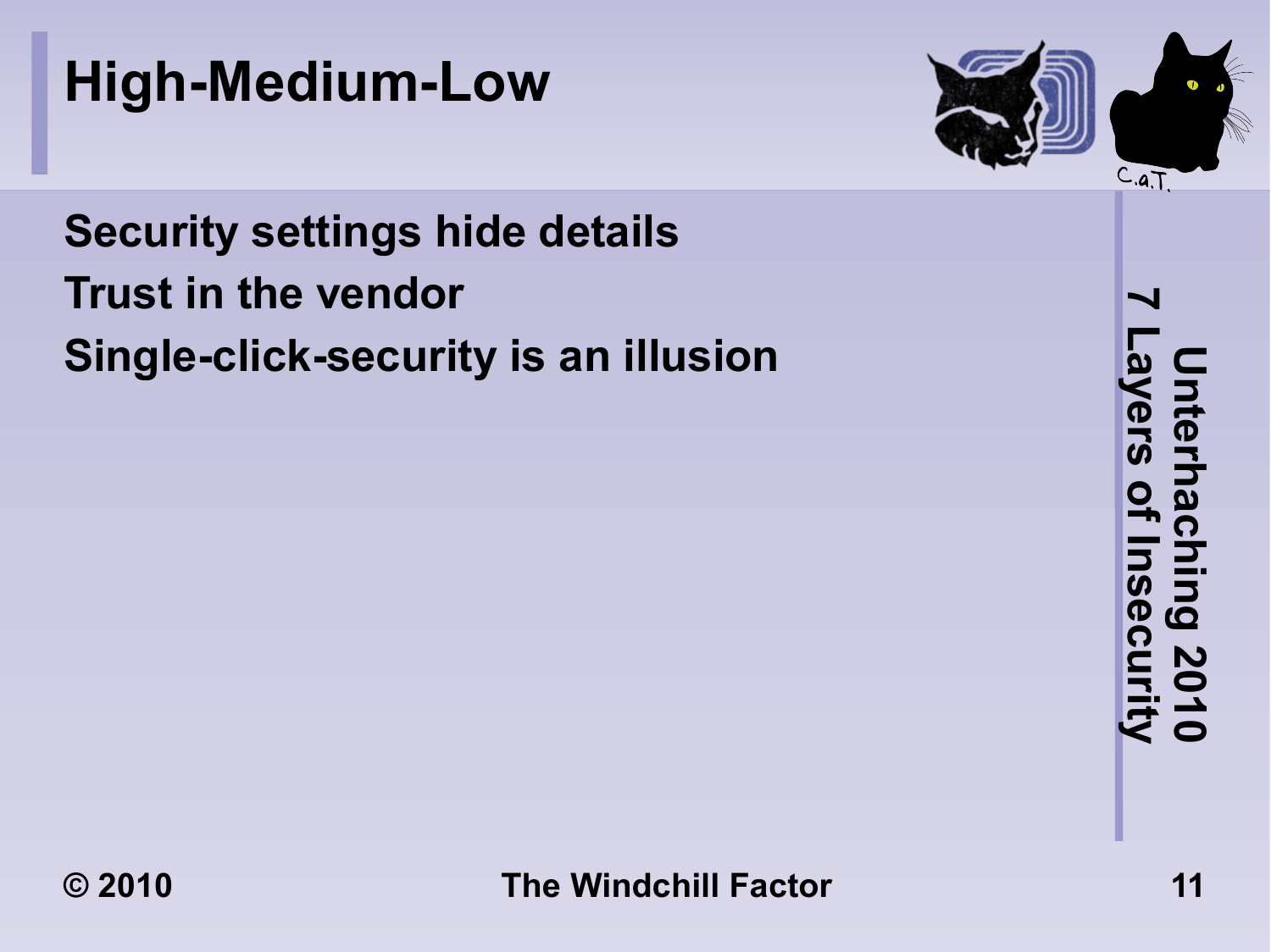## **Misunderstanding**



**The web site is encrypted. My VPN encrypts, therefore I am safe. It's only a text document. Audio/video is not executable.**

**7 Layers of Insecurity Unterhaching 2010** nterhaching<br>vers of Insec စ်<br>ဂ 12010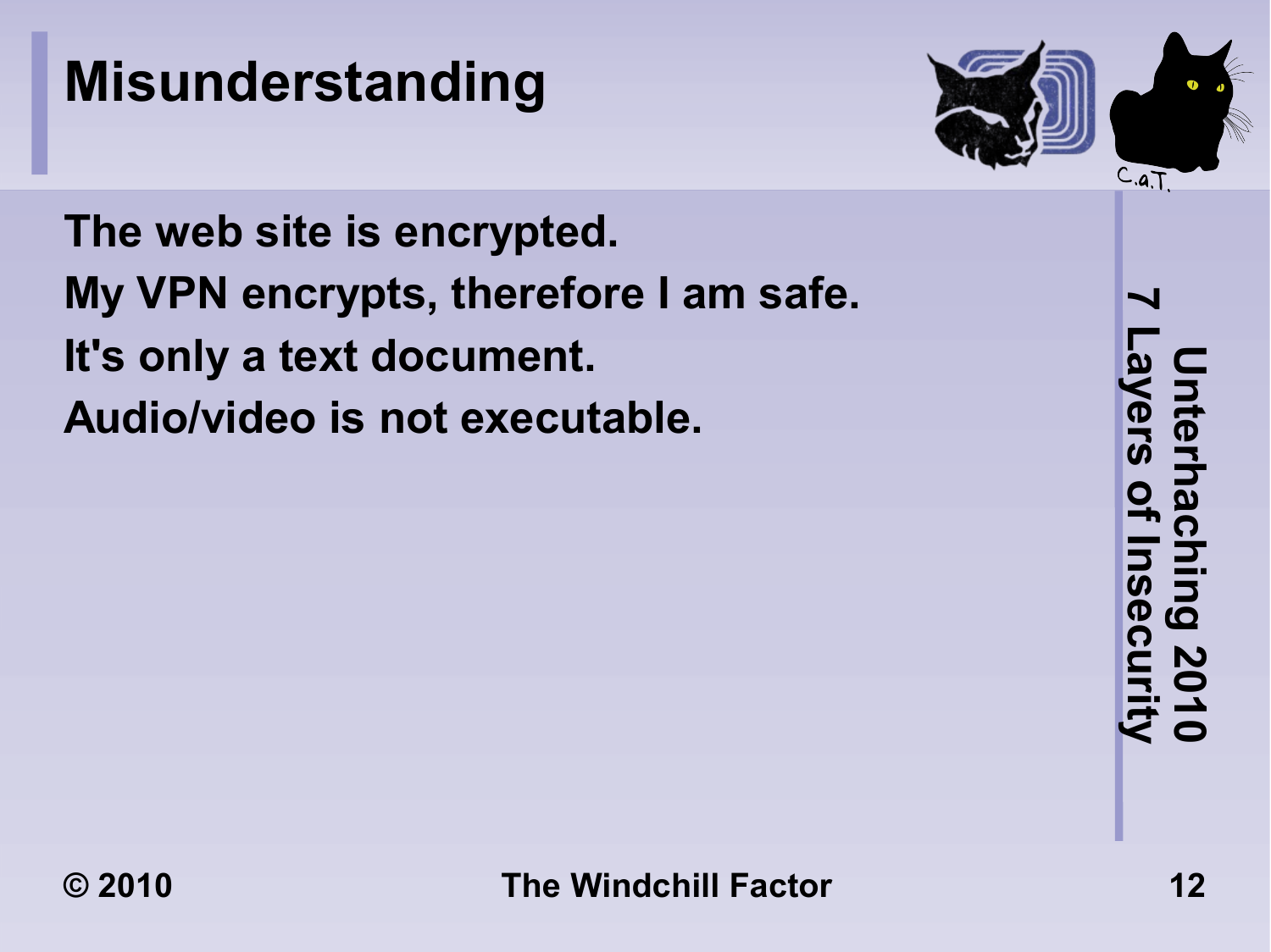**FUD (Fear, Uncertainty and Doubt)**



**Spread fear, sell products.**

**"When he reached the New World, Cortez burned his ships. As a result his men were well motivated."**

> **Captain Ramius, (The Hunt for Red October)**



**© 2010 The Windchill Factor 13**

**Unterhaching 2010**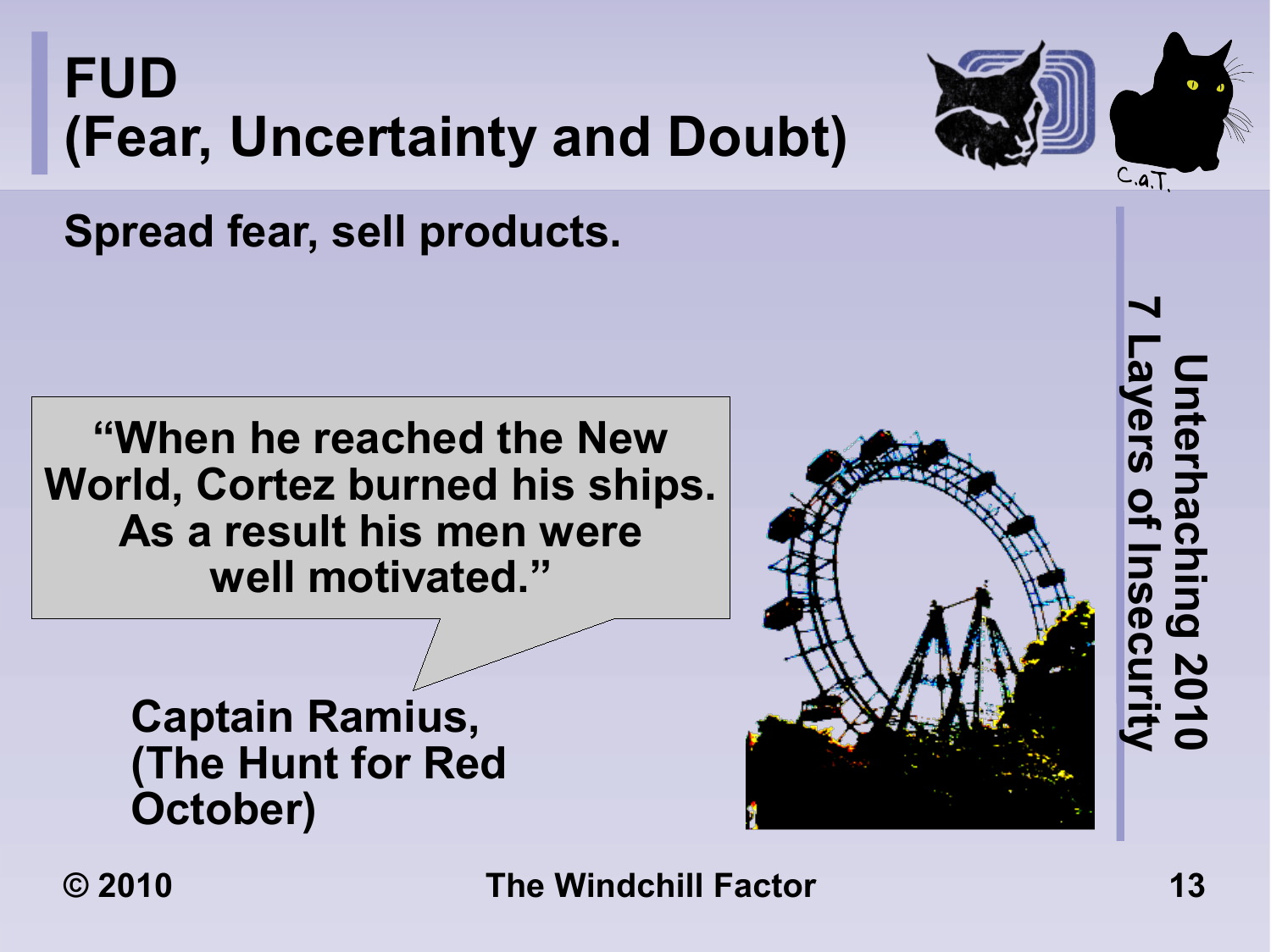## **The Huns are Coming!**

# $C.a.T$

#### **Press and Vendors:**

- **Exaggerate**
- **Spread panic**
- **Want to sell their product**
- **Suppress independent research**

**7 Layers of Insecurity Unterhaching 2010** Jnterhachi<br>Jnterhachi **Ning Seci** 12010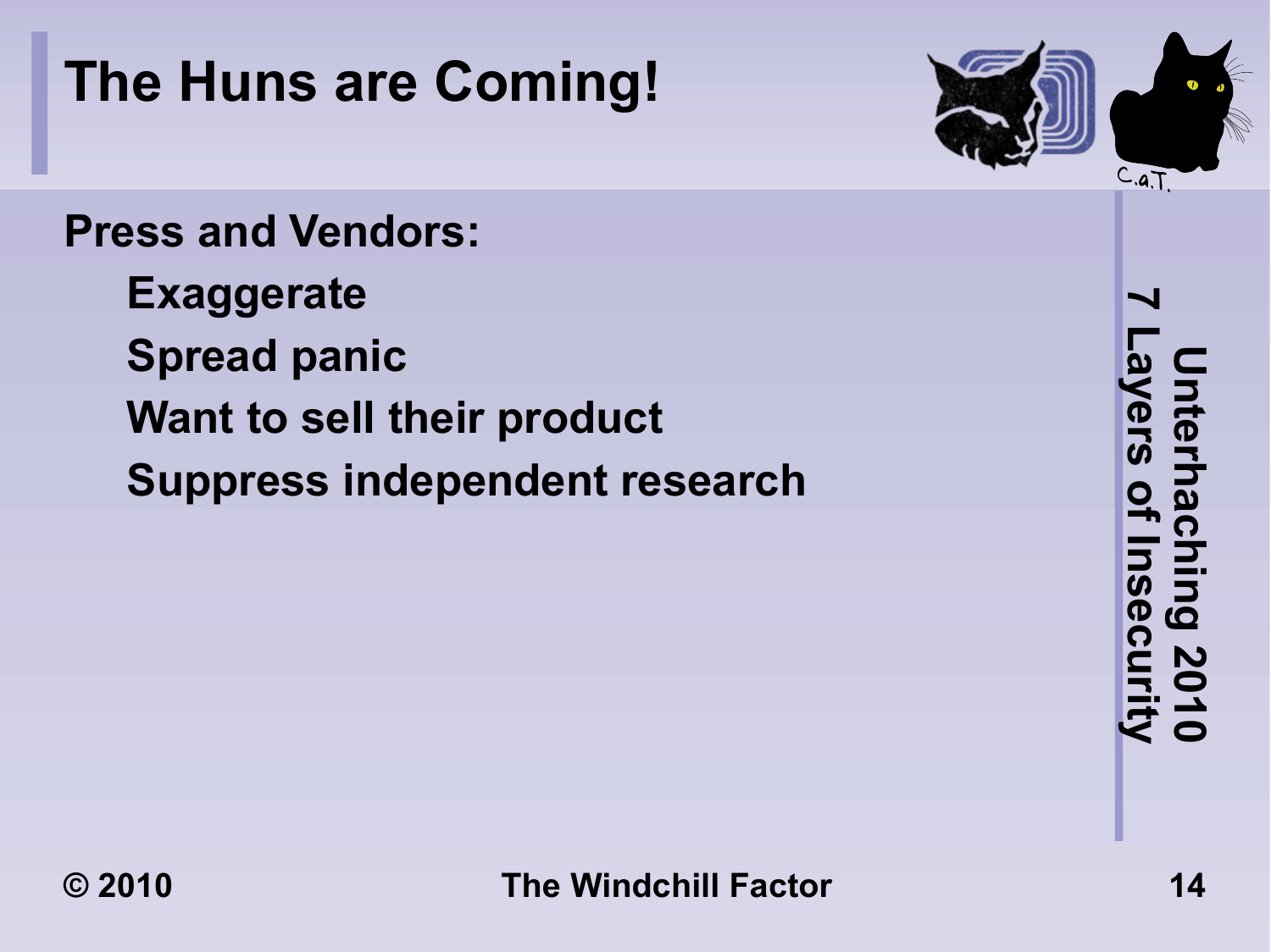## **Spread the bad news**



**Media coverage of attacks Worm/virus/trojan spread Hacking attacks! Google is down! Billions of \$ of damage! Distorted view of the "facts" No basis for sane decisions Reality is different**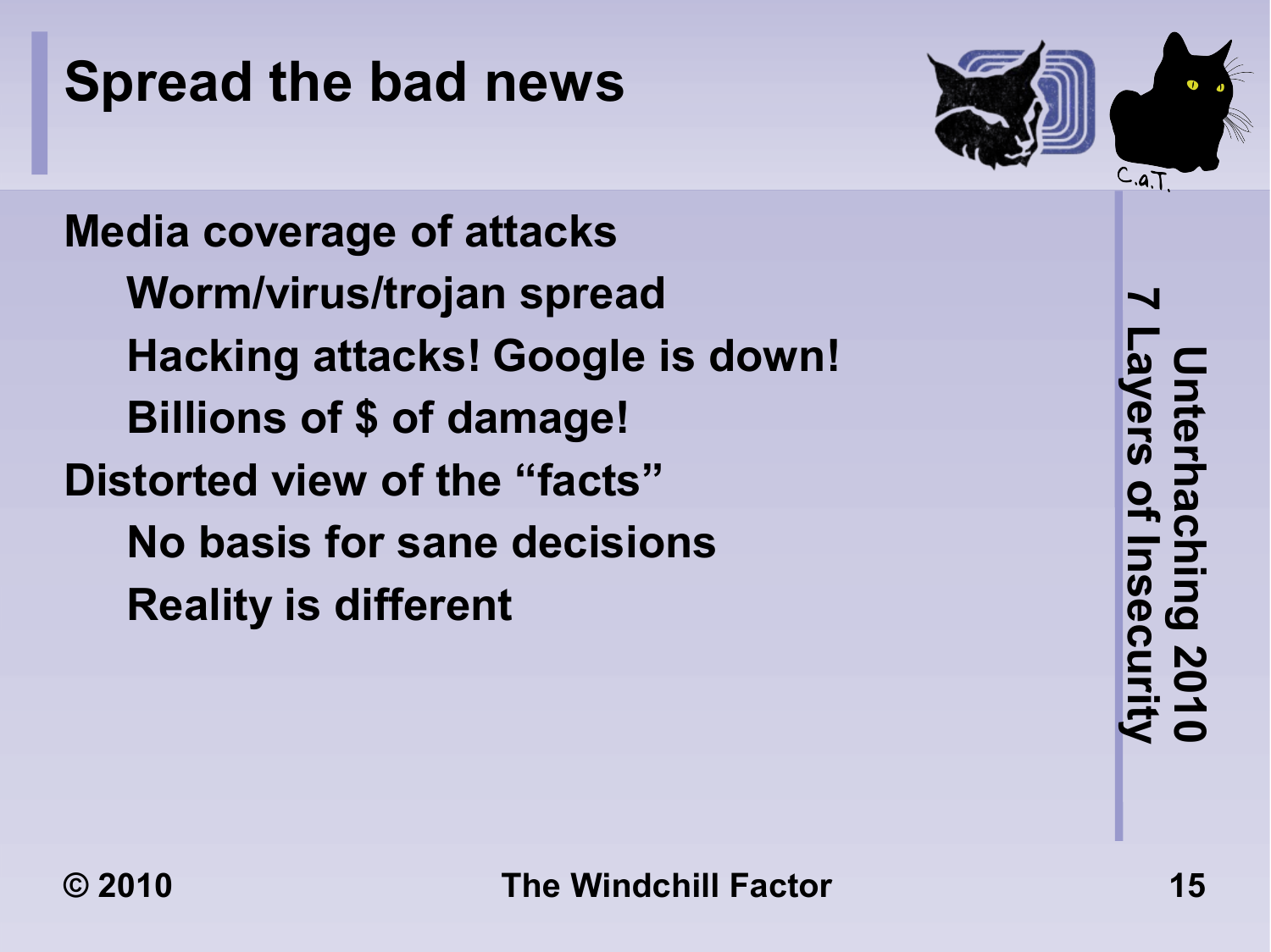#### **Historic Marketing**



**Method used to be common Create needs & enemies Offer remedies right thereafter**

**7 Layers of Insecurity Unterhaching 2010** Jnterhachi<br>Jnterhachi Duil **Seci**  $15010$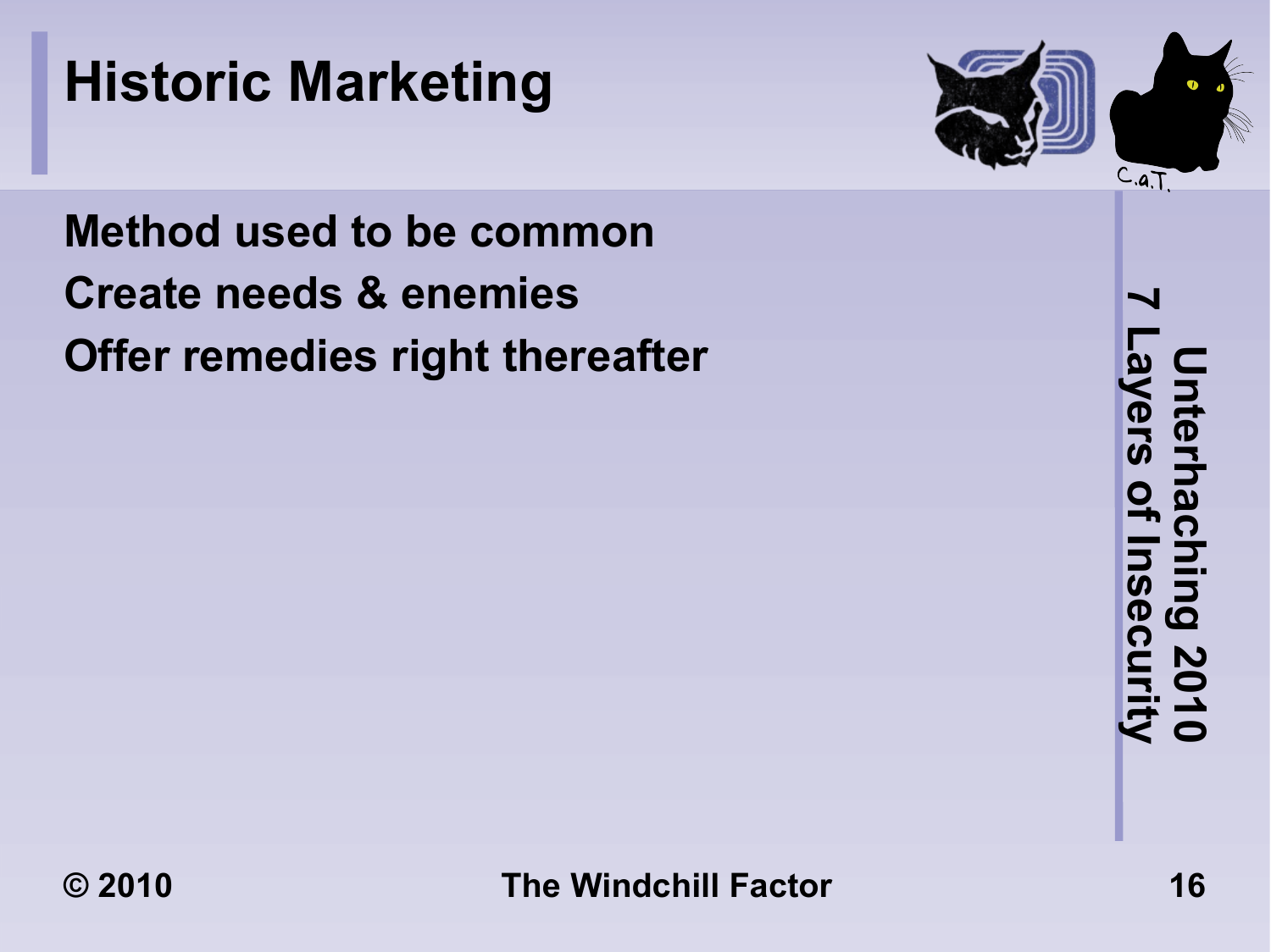#### **The Unknown (Or: "Surprise Surprise")**



**What the eye doesn't see, the heart doesn't grieve over.**

**The world changes every day.**

**"Your current safe boundaries were once unknown frontiers."**

**Author Unknown**



**7 Layers of Insecurity Unterhaching 2010** nterhaching 2010<br>yers of Insecurity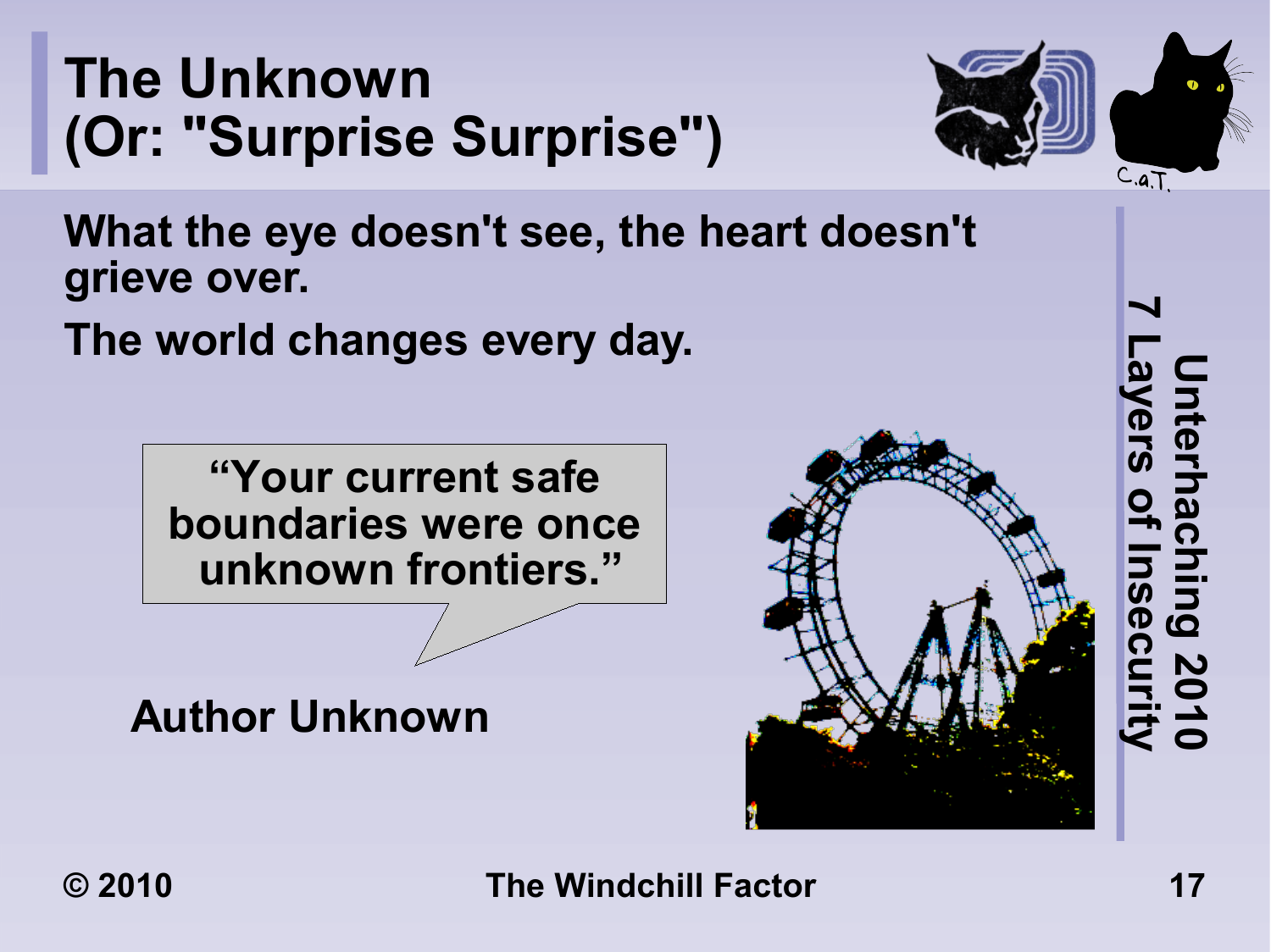



**Yes it's (most likely) there! Apple OS-X Windows Vista Windows 7**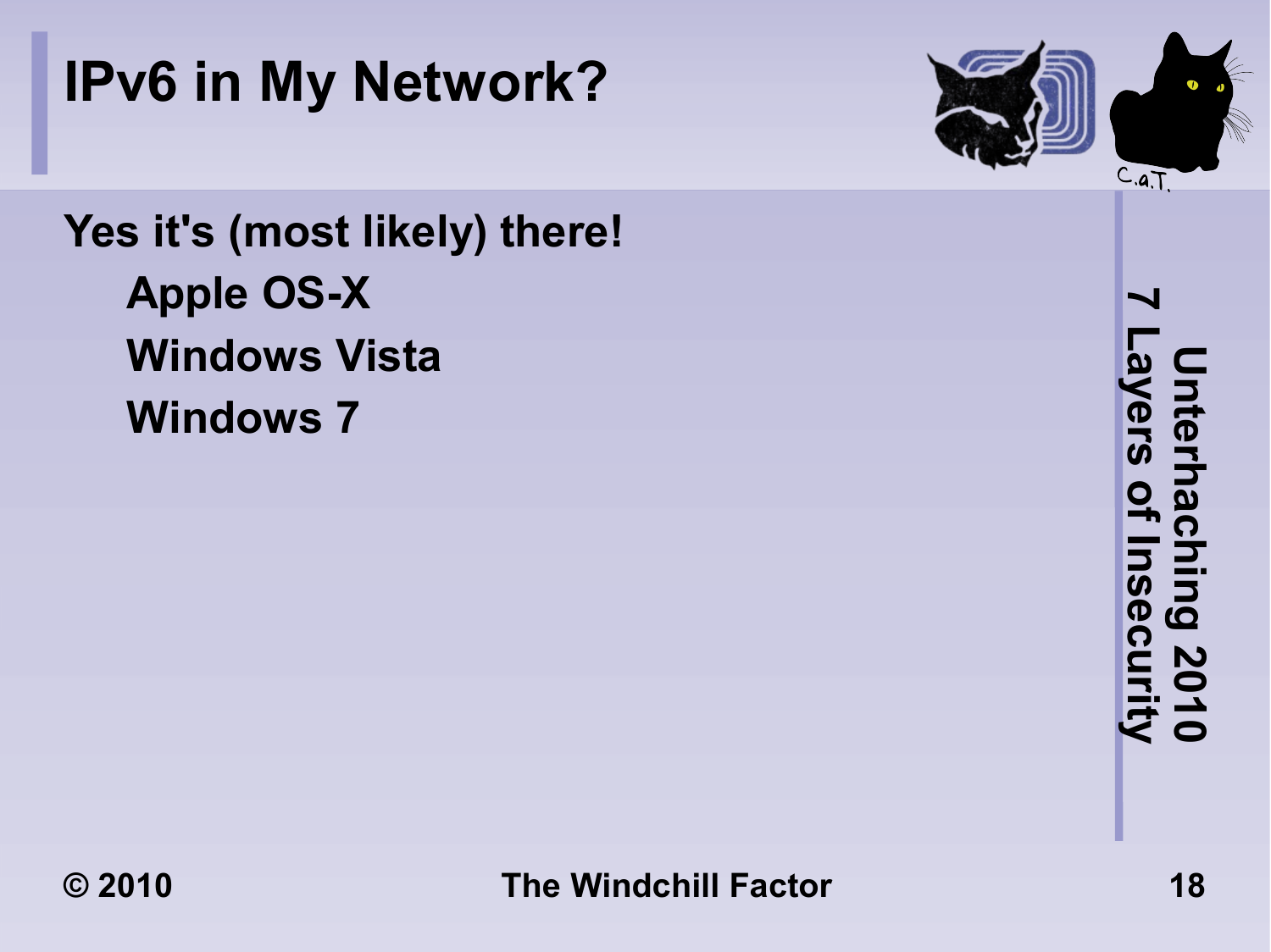#### **Teredo**



**Pre-Configured? Where do want to tunnel today? Sans Institute: High rate of Teredo-Connections**

**7 Layers of Insecurity Unterhaching 2010** Interhaching 2010<br>Iyers of Insecurity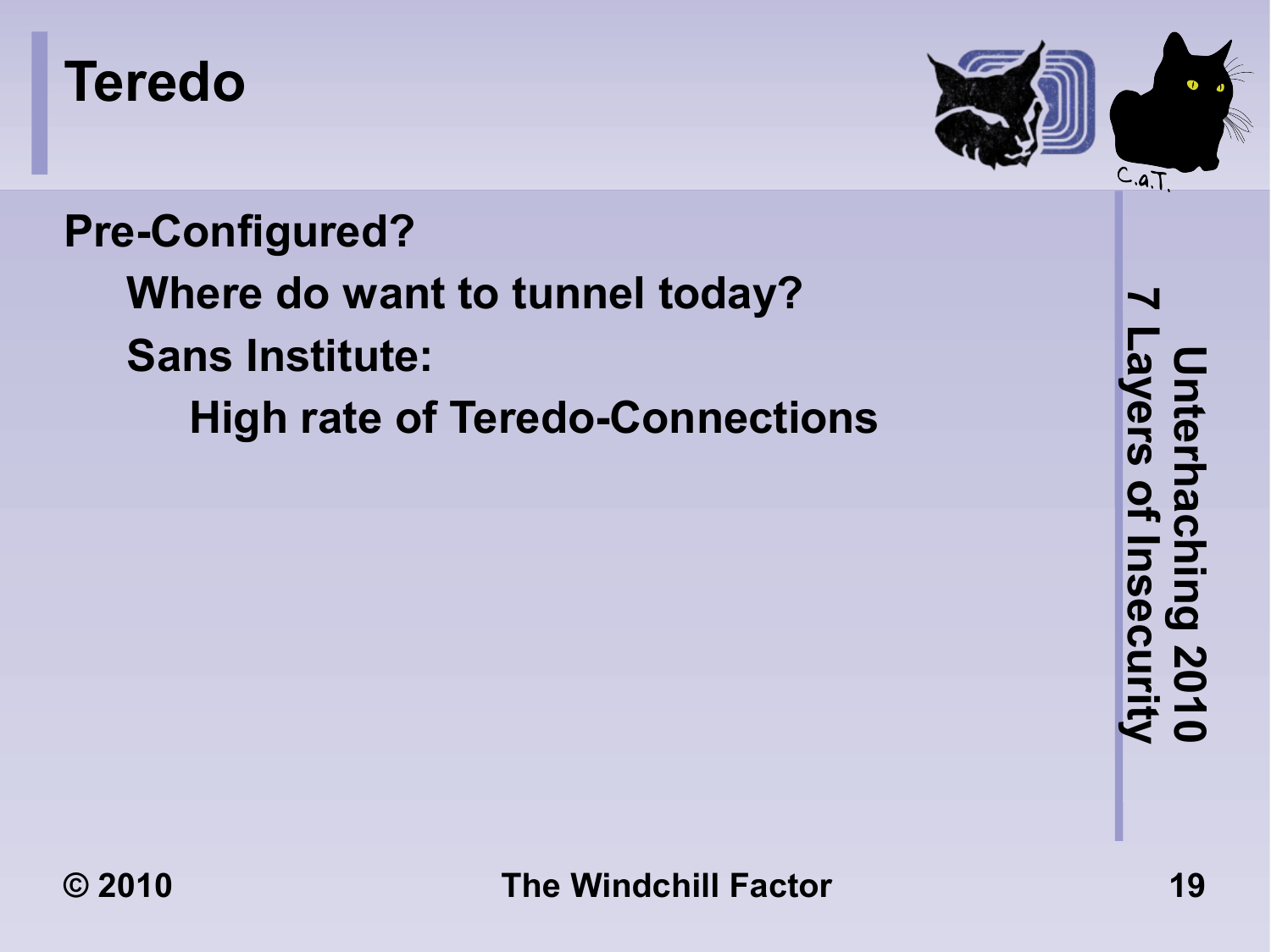## **Services, Ports & Protocols**



**Poorly documented products Services? Protocols needed? Undocumented interactions Application - Application**

**7 Layers of Insecurity Unterhaching 2010** Jnterhach<br>ayers of In **Bull SeCi**  $15010$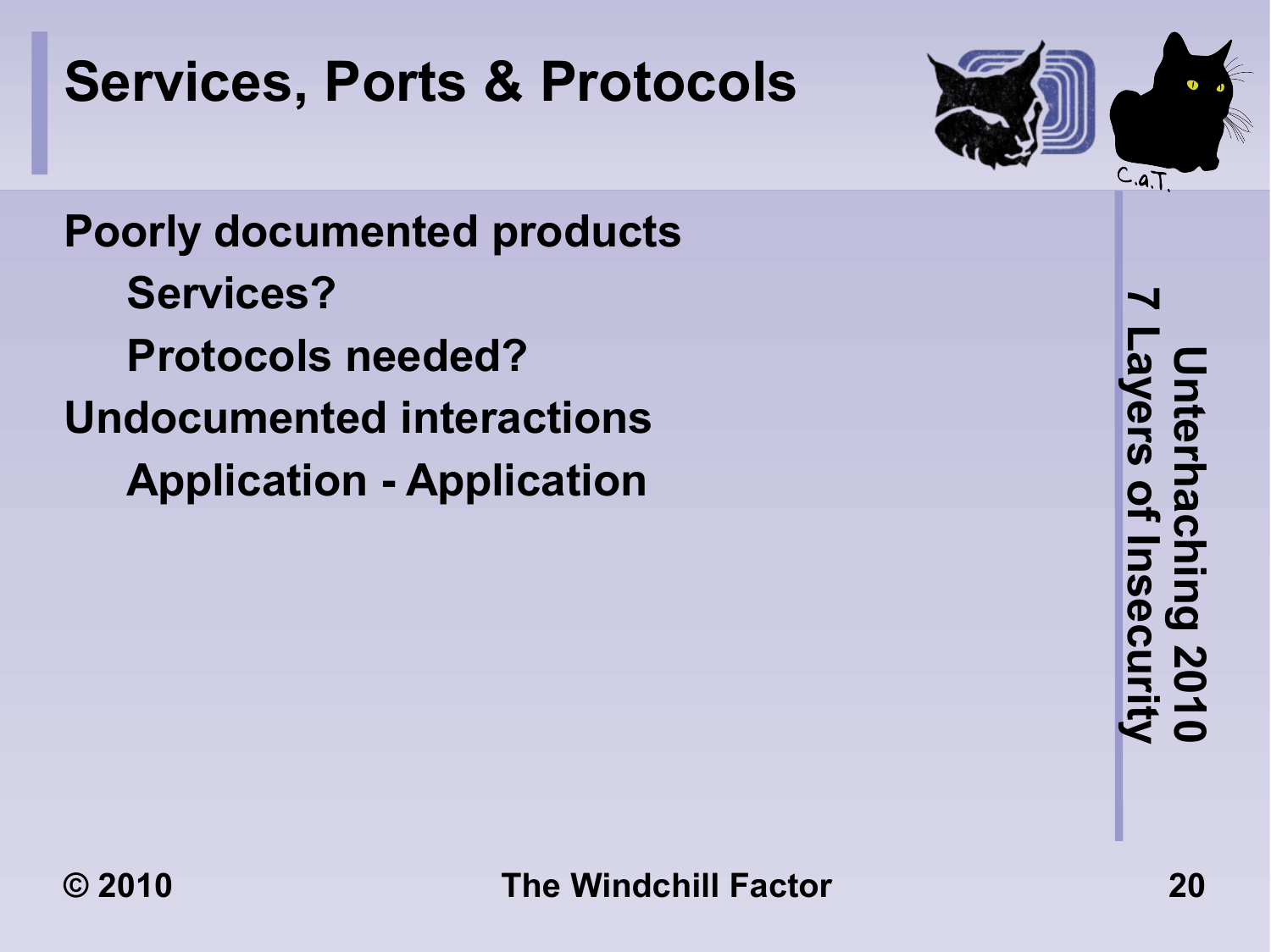#### **The Cloud**

**Where is my data? Who processes my data? Can I still do audits? My virtual machine is my castle?**



**7 Layers of Insecurity Unterhaching 2010** Interhaching<br>Iyers of Insec ing 2010<br>nsecurity